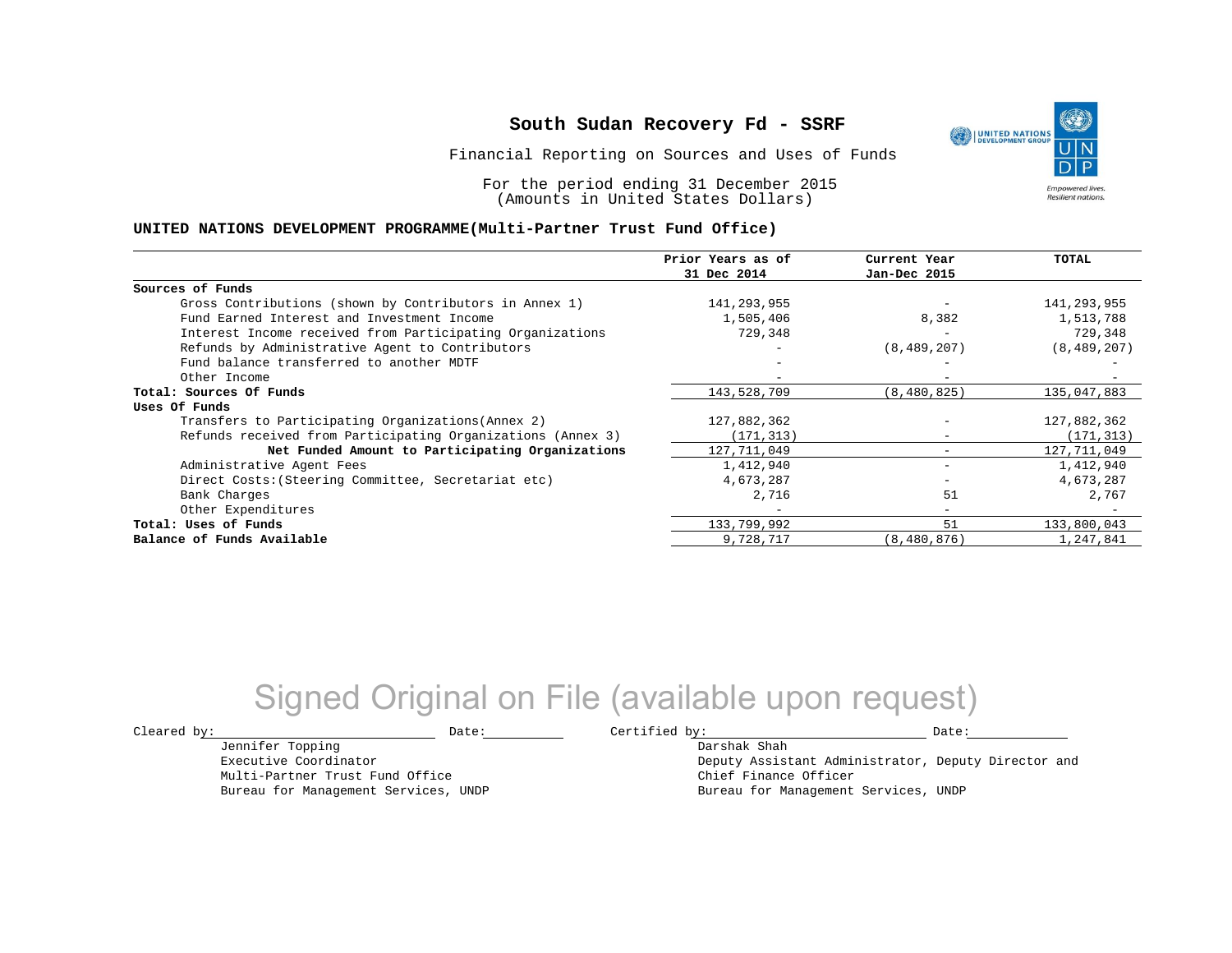

Financial Reporting on Sources and Uses of Funds

For the period ending 31 December 2015 (Amounts in United States Dollars)

#### **UNITED NATIONS DEVELOPMENT PROGRAMME(Multi-Partner Trust Fund Office)**

**Annex - 1: Gross Contributions**

|                                | Prior Years as of | Current Year             | TOTAL         |
|--------------------------------|-------------------|--------------------------|---------------|
|                                | 31 Dec 2014       | Jan-Dec 2015             |               |
| Contributors                   |                   |                          |               |
| DEPARTMENT FOR INT'L DEVELOPME | 82,138,182        | $\qquad \qquad -$        | 82,138,182    |
| GOVERNMENT OF DENMARK          | 5,471,757         | $\overline{\phantom{a}}$ | 5,471,757     |
| GOVERNMENT OF NETHERLANDS      | 42,049,585        | $\qquad \qquad -$        | 42,049,585    |
| GOVERNMENT OF NORWAY           | 5,544,631         | $\overline{\phantom{0}}$ | 5,544,631     |
| SWEDISH INT'L DEVELOPMENT COOP | 6,089,800         |                          | 6,089,800     |
| Total: Contributions           | 141,293,955       | $-$                      | 141, 293, 955 |

# Signed Original on File (available upon request)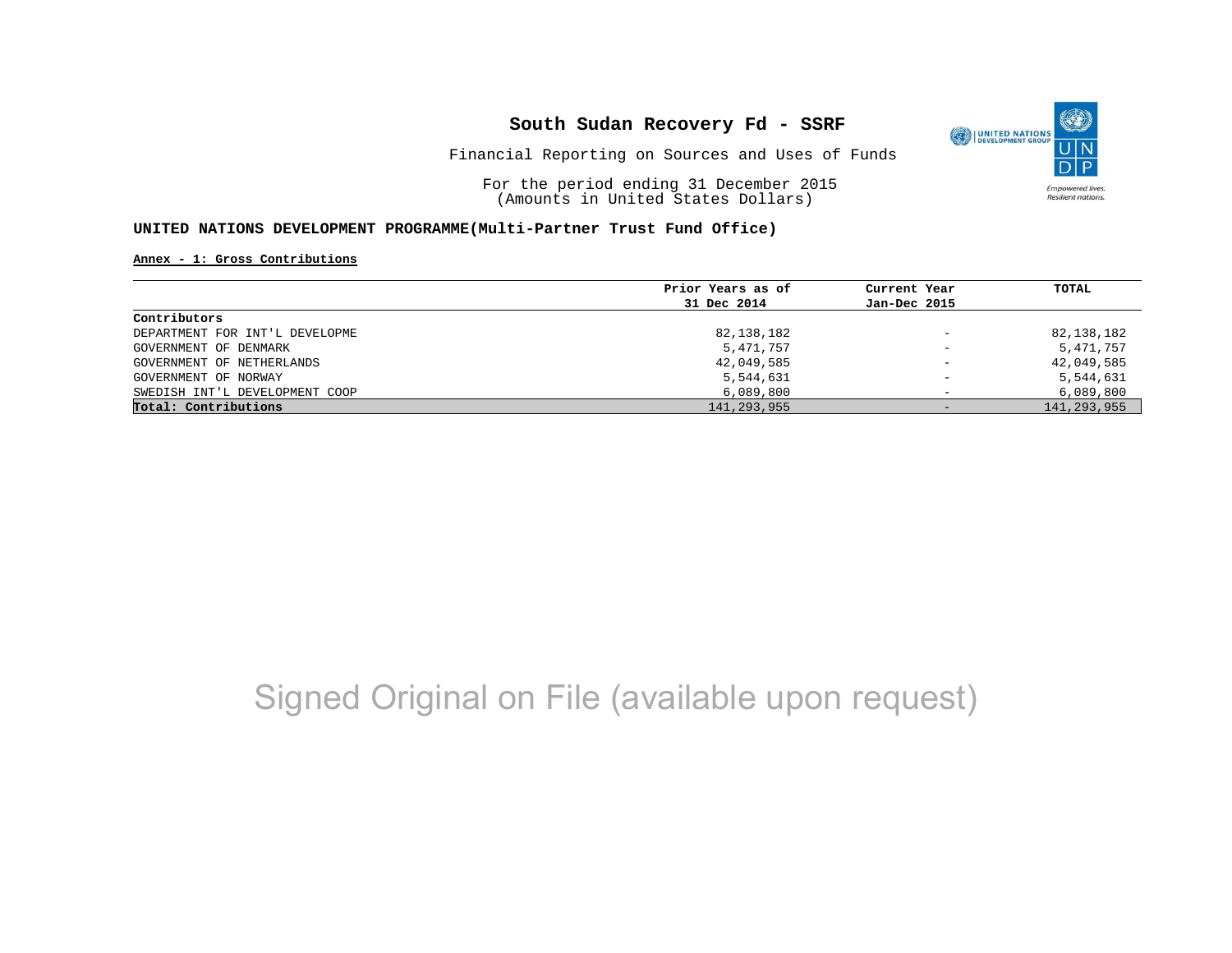

Financial Reporting on Sources and Uses of Funds

For the period ending 31 December 2015 (Amounts in United States Dollars)

#### **UNITED NATIONS DEVELOPMENT PROGRAMME(Multi-Partner Trust Fund Office)**

#### **Annex - 2: Transfers to Participating Organizations**

|                                                | Prior Years as of | Current Year             | TOTAL       |
|------------------------------------------------|-------------------|--------------------------|-------------|
|                                                | 31 Dec 2014       | Jan-Dec 2015             |             |
| UNDP/NGO                                       | 23,512,779        | $\overline{\phantom{m}}$ | 23,512,779  |
| UNDP                                           | 22,290,670        | $\overline{\phantom{0}}$ | 22,290,670  |
| UNOPS                                          | 59,858,913        | $\overline{\phantom{0}}$ | 59,858,913  |
| WFP                                            | 22,220,000        | $\overline{\phantom{0}}$ | 22,220,000  |
|                                                |                   |                          |             |
| Total Transfers to Participating Organizations | 127,882,362       | $\overline{\phantom{m}}$ | 127,882,362 |

## Signed Original on File (available upon request)